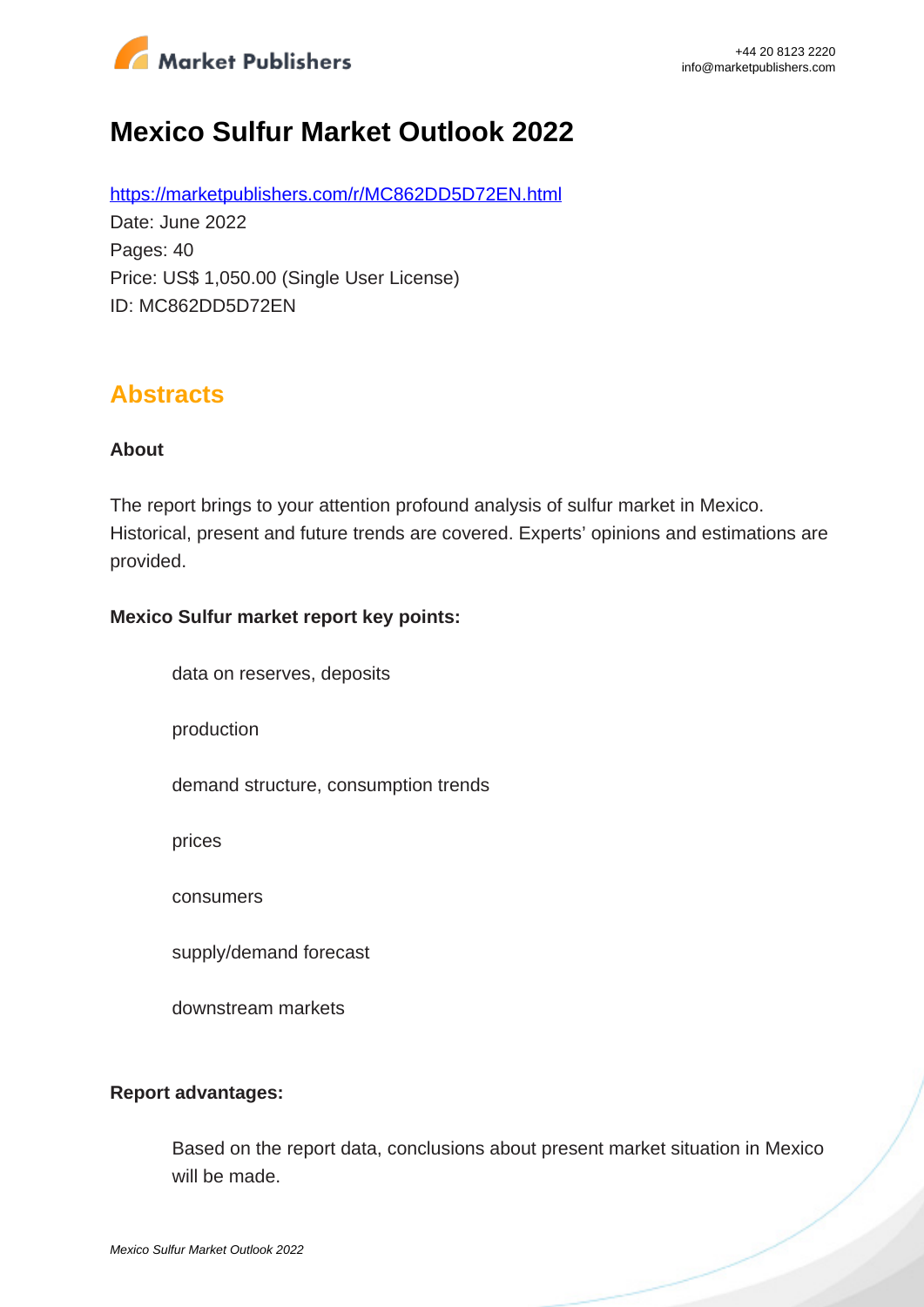

Potential demand and future production will be figured out from the report.

Data on market players will be given.

End-use segments will be identified and estimated.

Besides, Merchant Research & Consulting offer Global Sulfur Industry Report. Please see Sulfur: Global Market Trends and Prospects to 2031.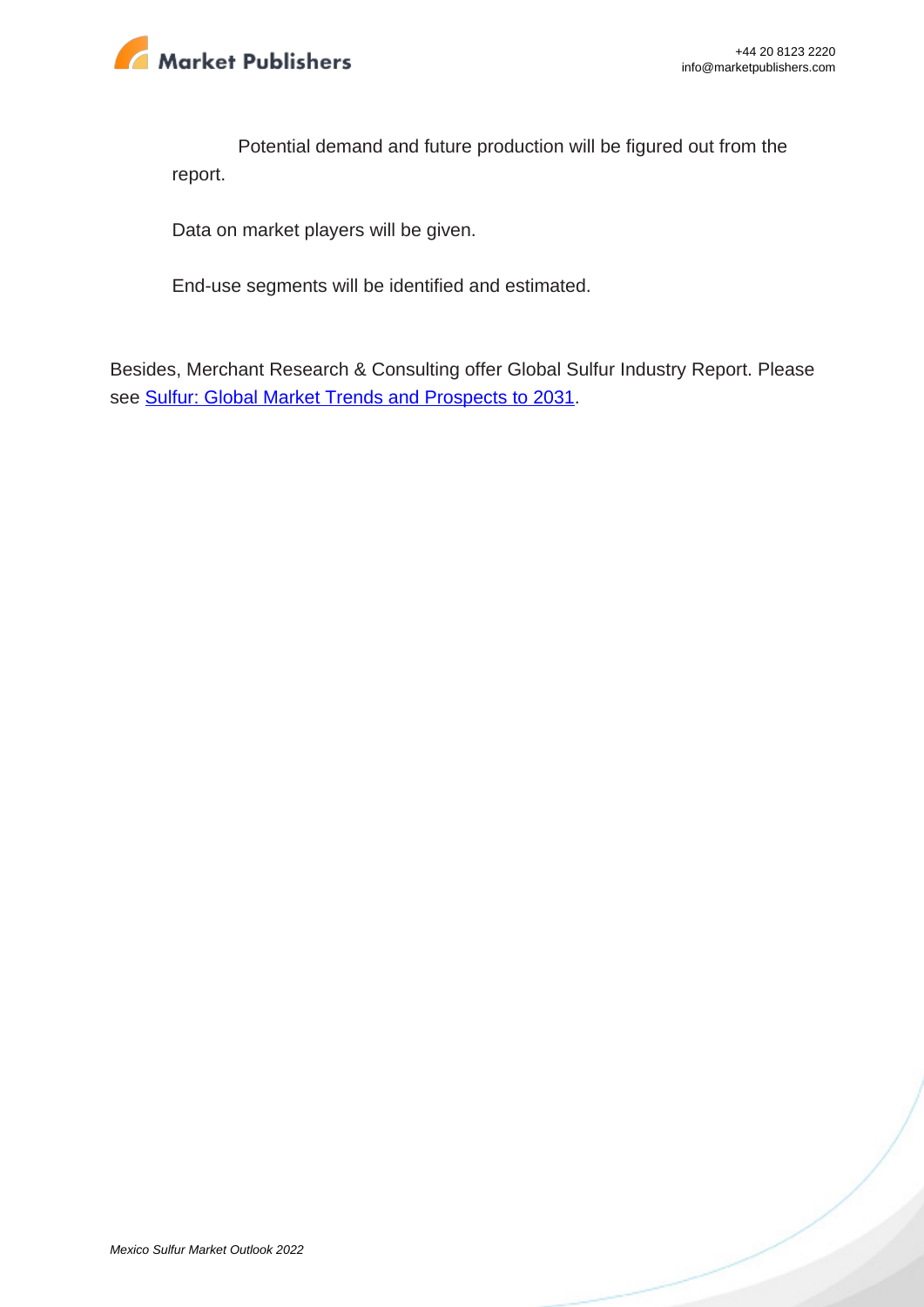

### **Contents**

#### **1. SULFUR MARKET TRENDS IN MEXICO**

#### **2. RESERVES IN MEXICO**

2.1. Mexico deposits

#### **3. SULFUR PRODUCTION IN MEXICO**

- 3.1. Production volumes in 2016-2021
- 3.2. Mexico production share in global market (in 2016-2021)
- 3.3. Mexico production share in regional market (in 2016-2021)

#### **4. SULFUR CONSUMPTION IN MEXICO**

- 4.1. Sulfur demand structure, 2021
- 4.2. Sulfur consumption in 2016-2021

#### **5. SULFUR TRADE IN MEXICO**

- 5.1. Sulfur export (recent years)
- 5.2. Sulfur import (recent years)
- 5.3. Sulfur export and import annual prices (recent years)

#### **6. SULFUR MARKET FORECAST IN MEXICO TO 2026**

- 6.1. Market expectations
- 6.2. Sulfur production forecast to 2026
- 6.3. Sulfur demand forecast to 2026

#### **7. CONSUMERS OF SULFUR IN MEXICO**

Please note that Mexico Sulfur Market Outlook 2022 is a half ready publication and contents are subject to changes and additions. We have all data necessary for report preparation but they need to be retrieved from our databases, organized in a report, updated with the latest information and thus the complete study will be presented. This process takes 4-5 business days after the order is

placed. Thus, our clients always get a revised and updated version of the report.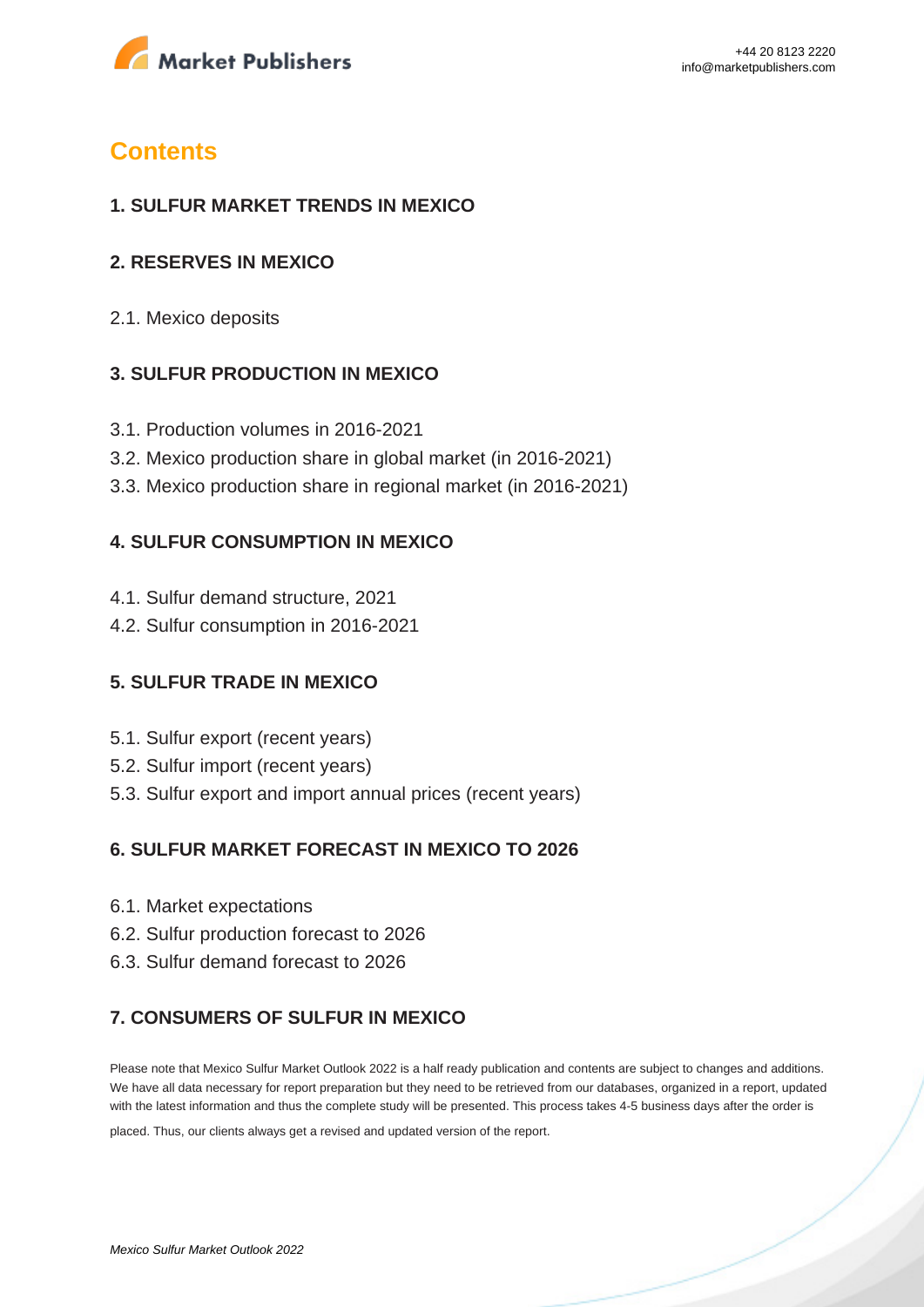

## **List Of Tables**

#### **LIST OF TABLES**

Sulfur production in country in 2016-2021 (mine, refinery) Country production share in global market (2016-2021) Country production share in region market (2016-2021) Sulfur application spheres Sulfur consumption in Mexico in 2016-2021 Export and import of sulfur in Mexico in recent years Structure of export by country in recent years Structure of import by country in recent years Export and import prices in Mexico in recent years Sulfur production forecast to 2026 Sulfur demand forecast to 2026